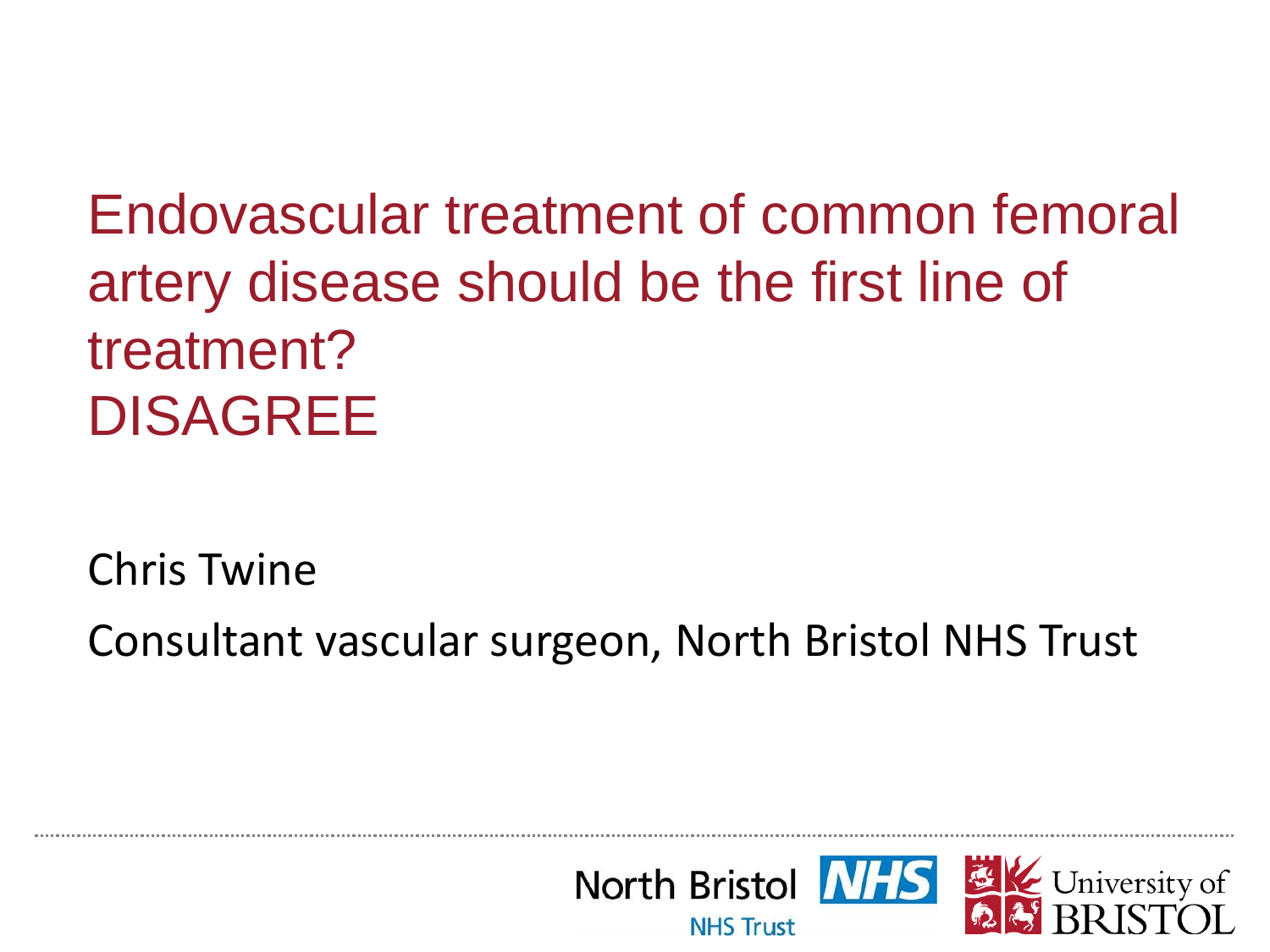### Common femoral artery open surgery



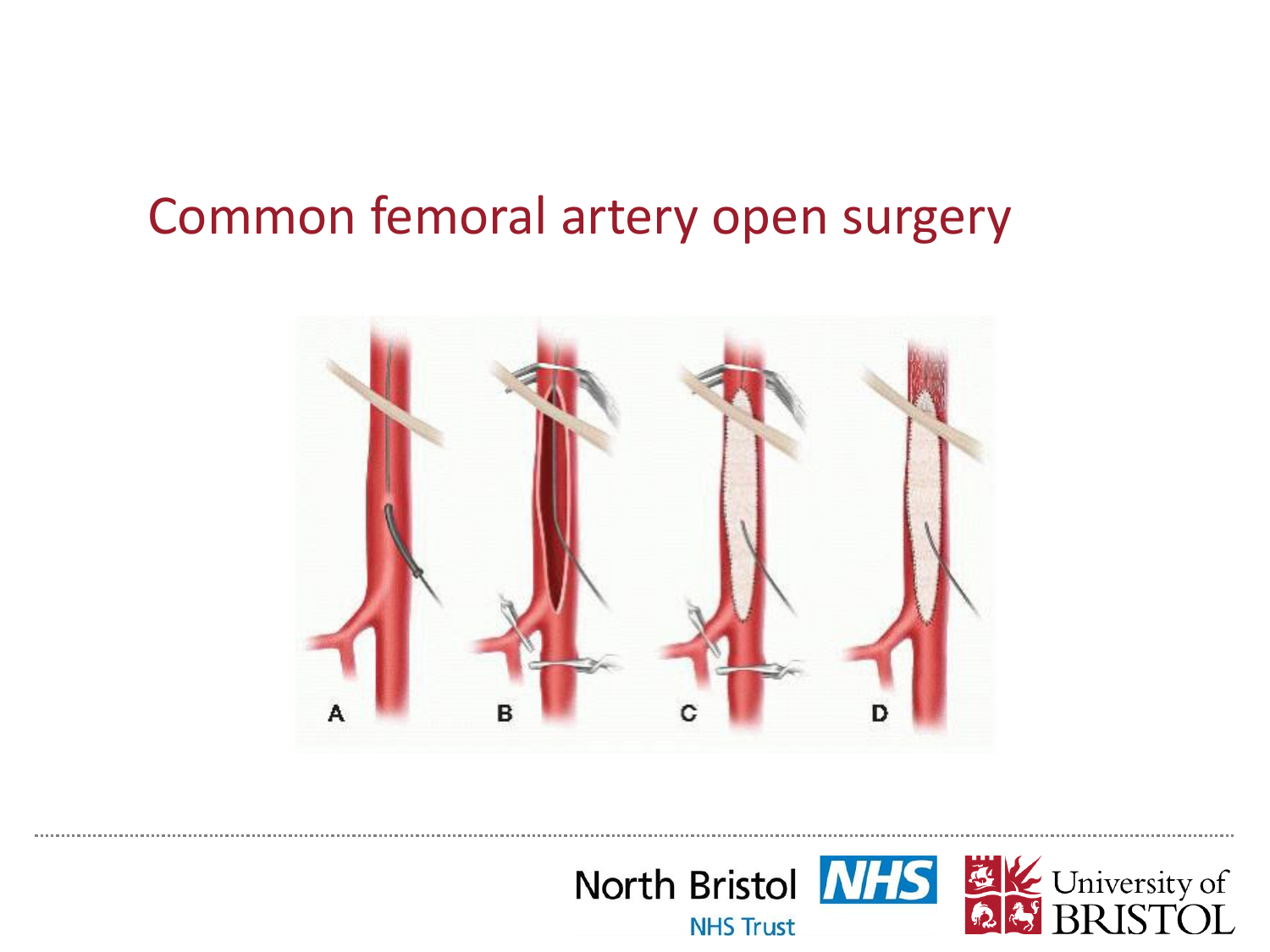# Common femoral endarterectomy is clearly superior to endovascular treatment



**Usual practice** supports this argument **Evidence supports surgery** – even the evidence 'for' endovascular treatment You should support me if you feel **in any way**  that endovascular should not be the first line treatment for common femoral artery disease

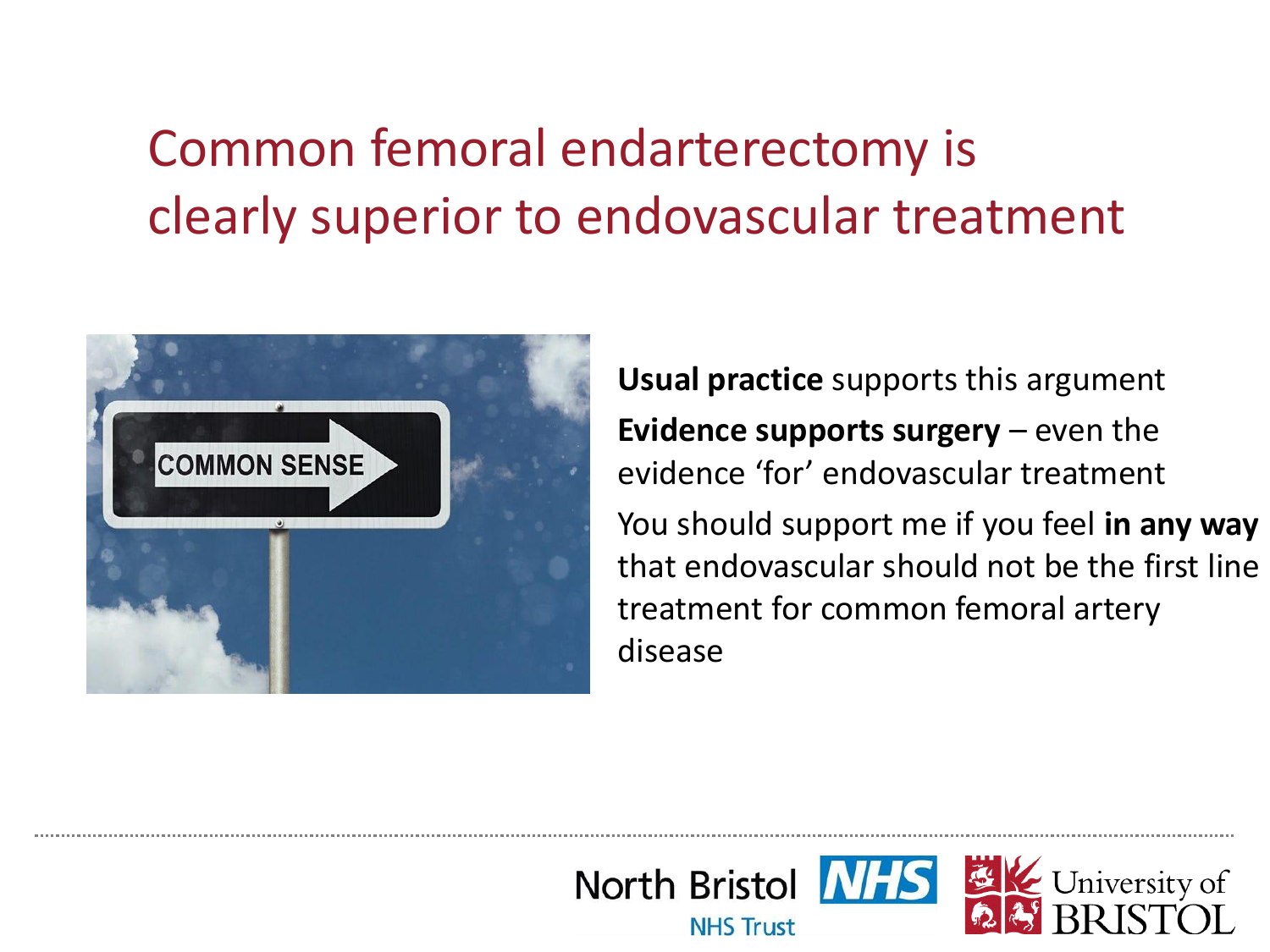# Recommending endovascular treatment of the CFA is like recommending snake oil



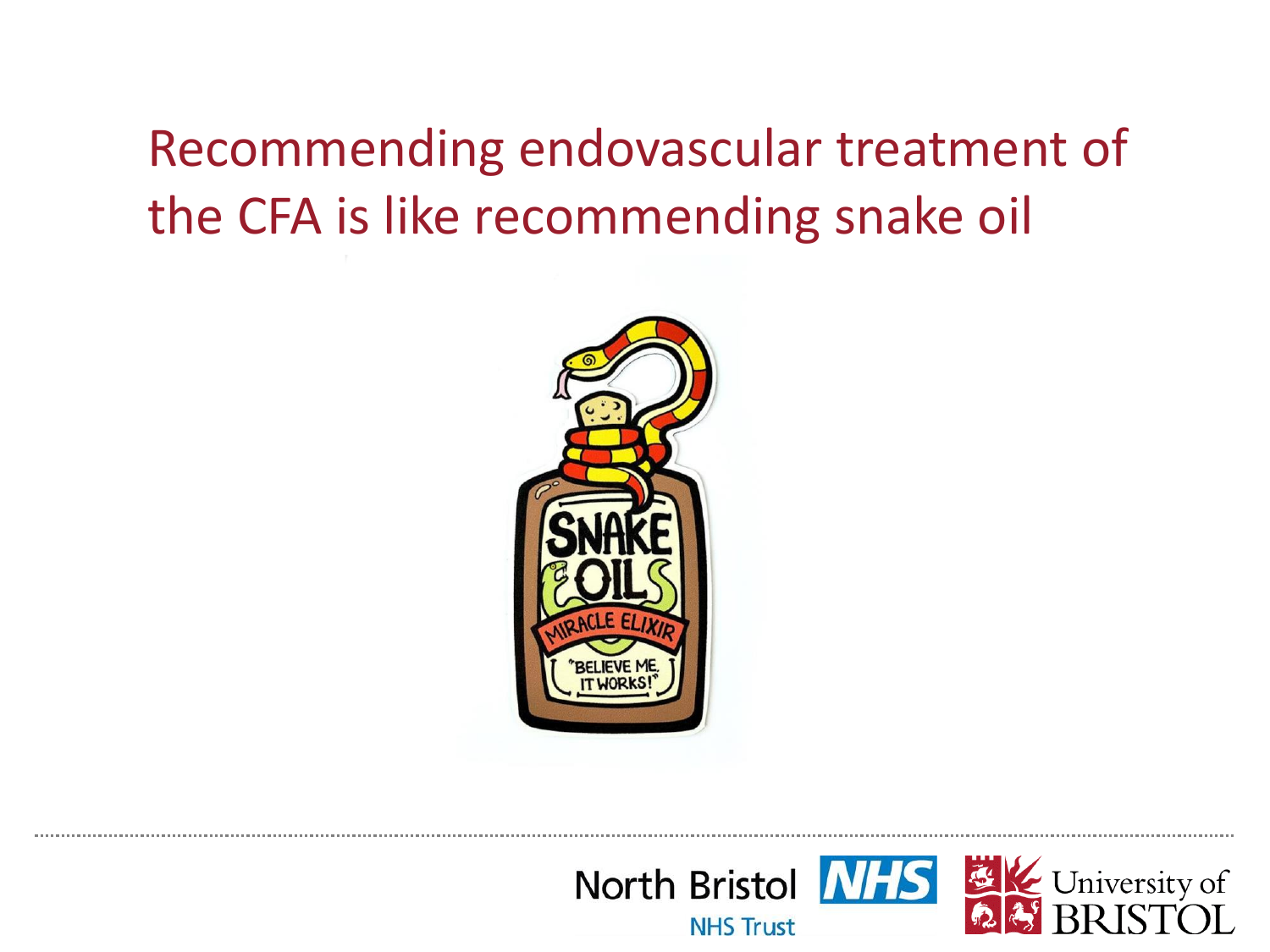### UK practice: NVR 2020 report

#### **Lower limb angioplasty/stenting** for peripheral arterial disease

Peripheral arterial disease (PAD) is a restriction of the blood flow in the lower limb arteries that can severely affect a patient's quality of life, and risk their limb.

|                     | <b>Vessels</b><br>treated | $\%$ | <b>Angioplasty</b><br>only | $\%$ | Stenosis/<br>aneurysm <sup>1</sup> | $\%$ | <b>Procedure</b><br>succes <sup>2</sup> | %    |
|---------------------|---------------------------|------|----------------------------|------|------------------------------------|------|-----------------------------------------|------|
| Aorta               | 284                       | 0.7  | 117                        | 41.2 | $\blacksquare$                     |      |                                         |      |
| Common iliac        | 6.703                     | 17.4 | 2,757                      | 41.1 | 4,856                              | 72.5 | 6.351<br>Show the next page             | 94.9 |
| External iliac      | 4.977                     | 12.9 | 2.955                      | 59.4 | 3.793                              | 77.2 | 4.690                                   | 95.4 |
| Superficial femoral | 11,869                    | 30.7 | 9.723                      | 81.9 | 6.674                              | 56.8 | 10.828                                  | 92.1 |
| CFA, PFA            | 1,309                     | 3.4  | 1,143                      | 87.3 | 952                                | 72.9 | 1,132                                   | 86.7 |
| Popliteal           | 6.791                     | 17.6 | 5,870                      | 86.4 | 4,178                              | 61.8 | 6,152                                   | 91.1 |
| Tibial/pedal        | 5.599                     | 14.5 | 5.442                      | 97.2 | 2.965                              | 53.0 | 4.582                                   | 81.9 |
| Within graft        | 1,087                     | 2.8  | 1,028                      | 94.6 | 973                                | 89.5 | 990                                     | 91.1 |

Table 6.2: Characteristics of lower limb endovascular procedures by anatomical location

 $1$ The other indication for intervention was occlusion. 215 vessels and aorta missing lesion codes.

<sup>2</sup> The other outcomes were residual stenosis and failure. 229 vessels and aorta missing outcome codes.

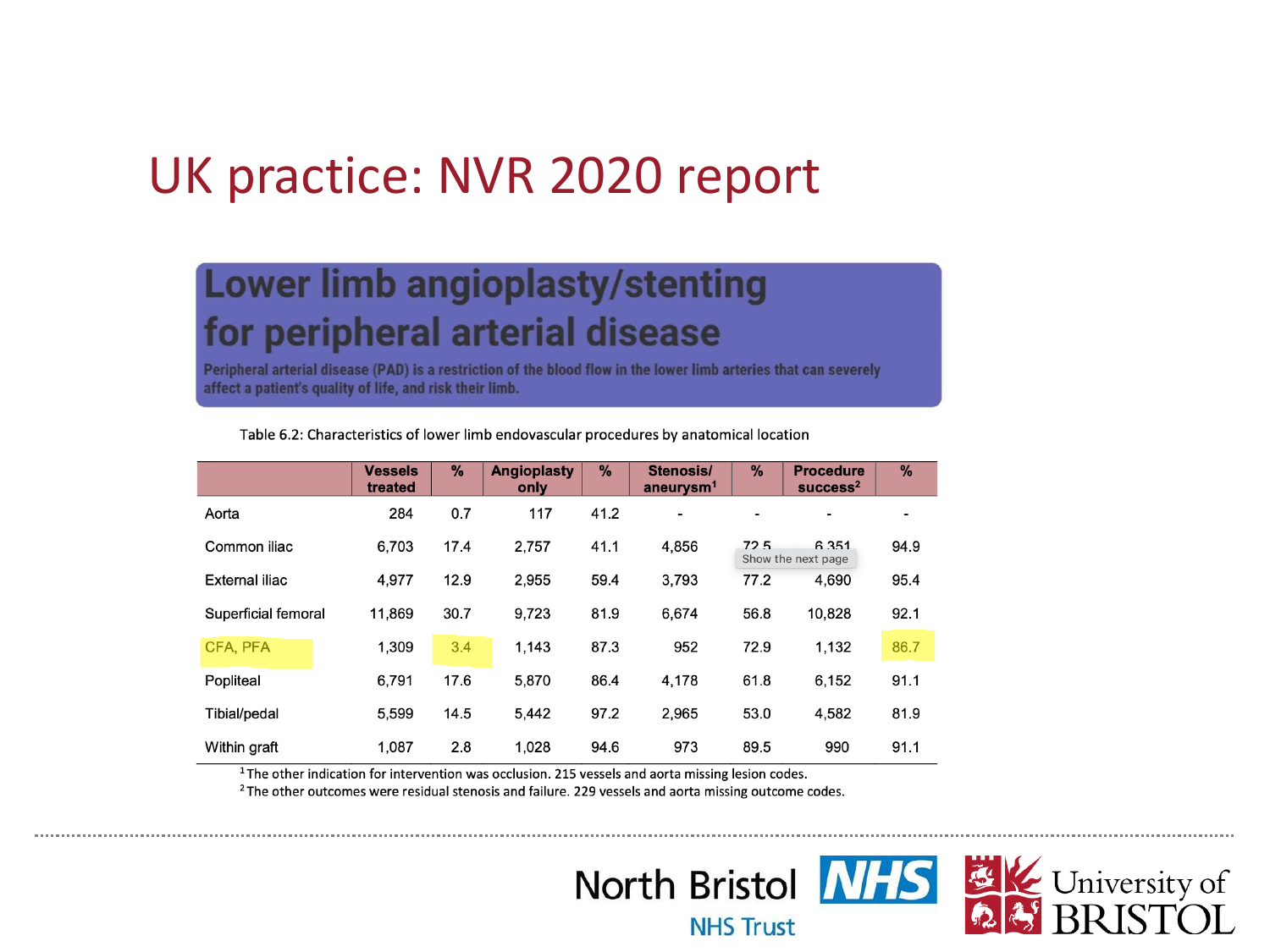#### **Endovascular Treatment of the Common Femoral Artery for Limb Ischemia**

Vascular and Endovascular Surgery 47(8) 639-644 © The Author(s) 2013 Reprints and permission: sagepub.com/journalsPermissions.nav DOI: 10.1177/1538574413500723 ves.sagepub.com **SSAGE** 

Robert S. M. Davies, MBChB, MMedSci, MD, FRCS<sup>1,2</sup>, William Adair, MBChB, FRCR<sup>1</sup>, Amman Bolia, MBChB, DMRD, FRCR<sup>1</sup>, Guy Fishwick, MBChB (Hons) MD, FRCS, FRCSEd<sup>1</sup>, Robert D. Sayers, MBChB (Hons) MD, FRCS, FRCSEd<sup>2</sup>, and Mark J. McCarthy, MBChB, PhD, FRCS<sup>2</sup>

#### 1. …..eCFR is a durable treatment for patients with limb ischaemia associated with CFA disease

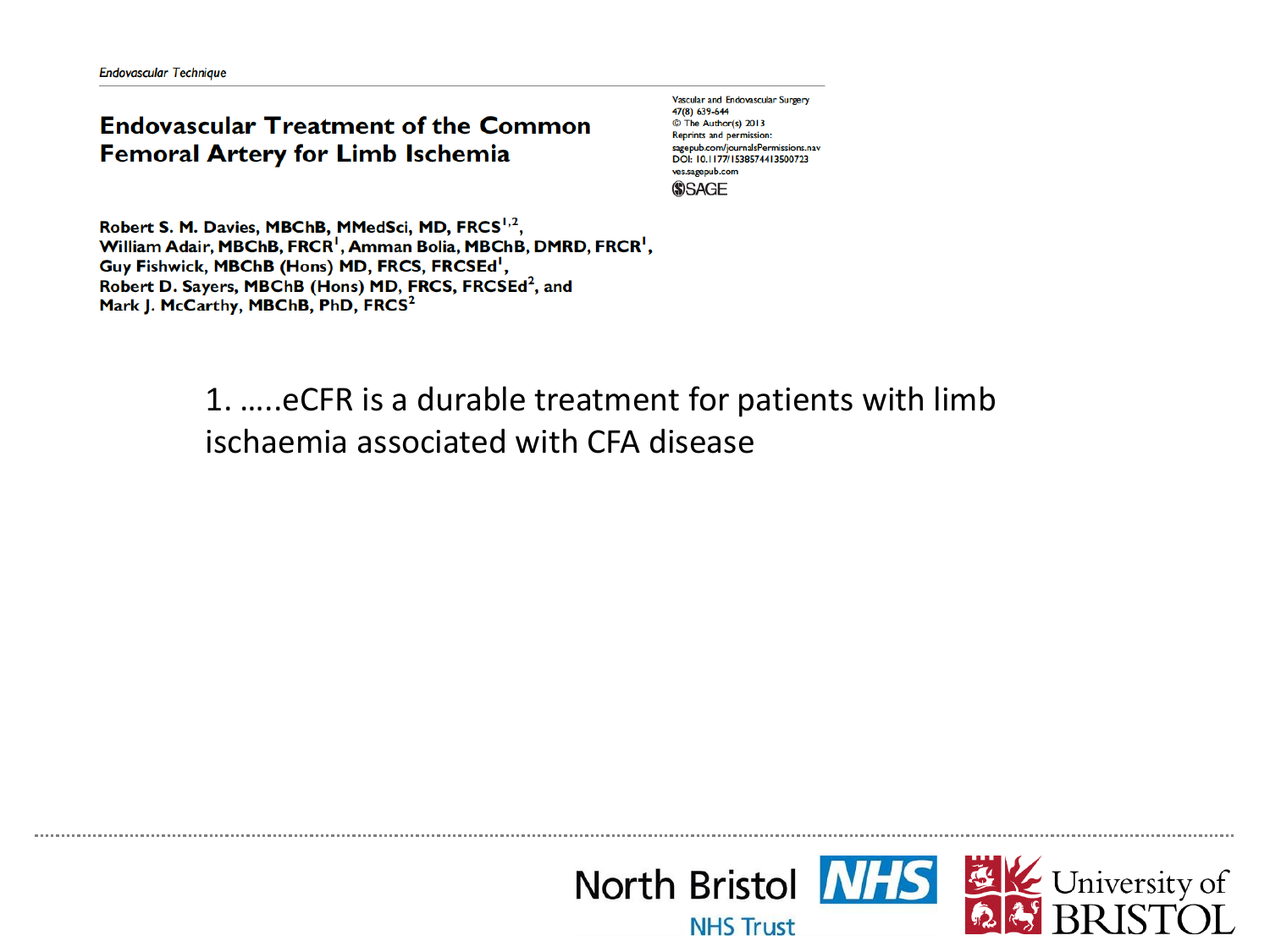# Endovascular common femoral treatment is NOT durable



- Major case series:
- 115 patients, 46 (40%) claudicants, 1 asymptomatic!
- 2 year 80% amputation free survival
- 2 year amputation free survival for claudication is 90%
- Actual 2 year amputation free survival for critical ischaemia was 51%!
- For comparison in BASIL 1 it was above 60% for both endo and open groups

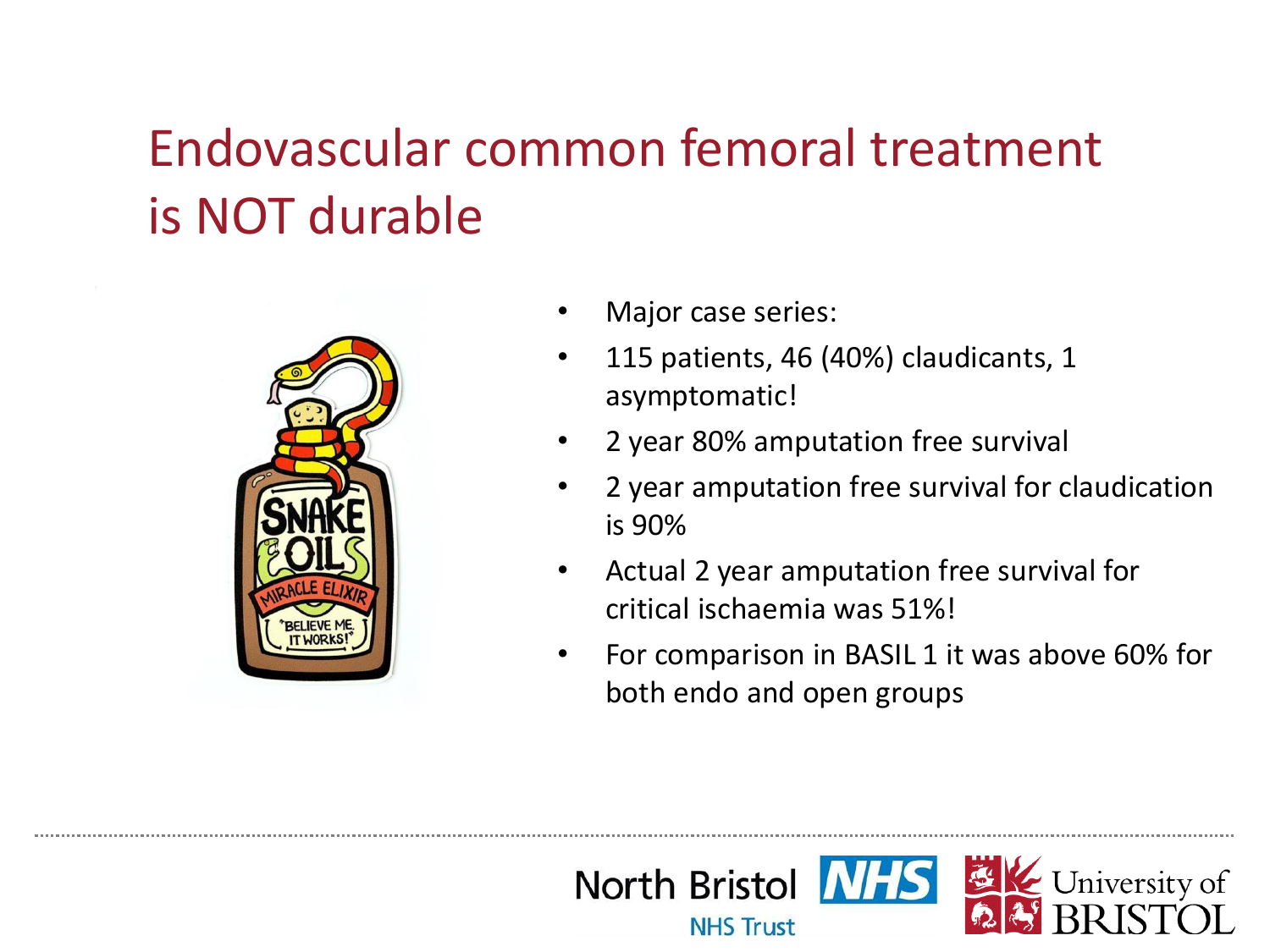#### **Endovascular Treatment of the Common Femoral Artery for Limb Ischemia**

Vascular and Endovascular Surgery 47(8) 639-644 © The Author(s) 2013 Reprints and permission: sagepub.com/iournalsPermissions.nav DOI: 10.1177/1538574413500723 ves.sagepub.com **SSAGE** 

Robert S. M. Davies, MBChB, MMedSci, MD, FRCS<sup>1,2</sup>, William Adair, MBChB, FRCR<sup>1</sup>, Amman Bolia, MBChB, DMRD, FRCR<sup>1</sup>, Guy Fishwick, MBChB (Hons) MD, FRCS, FRCSEd<sup>1</sup>, Robert D. Sayers, MBChB (Hons) MD, FRCS, FRCSEd<sup>2</sup>, and Mark I. McCarthy, MBChB, PhD, FRCS<sup>2</sup>

> 1. …..eCFR is a durable treatment for patients with limb ischaemia associated with CFA disease

2. Few studies have reported outcomes after endovascular treatment for CFA disease

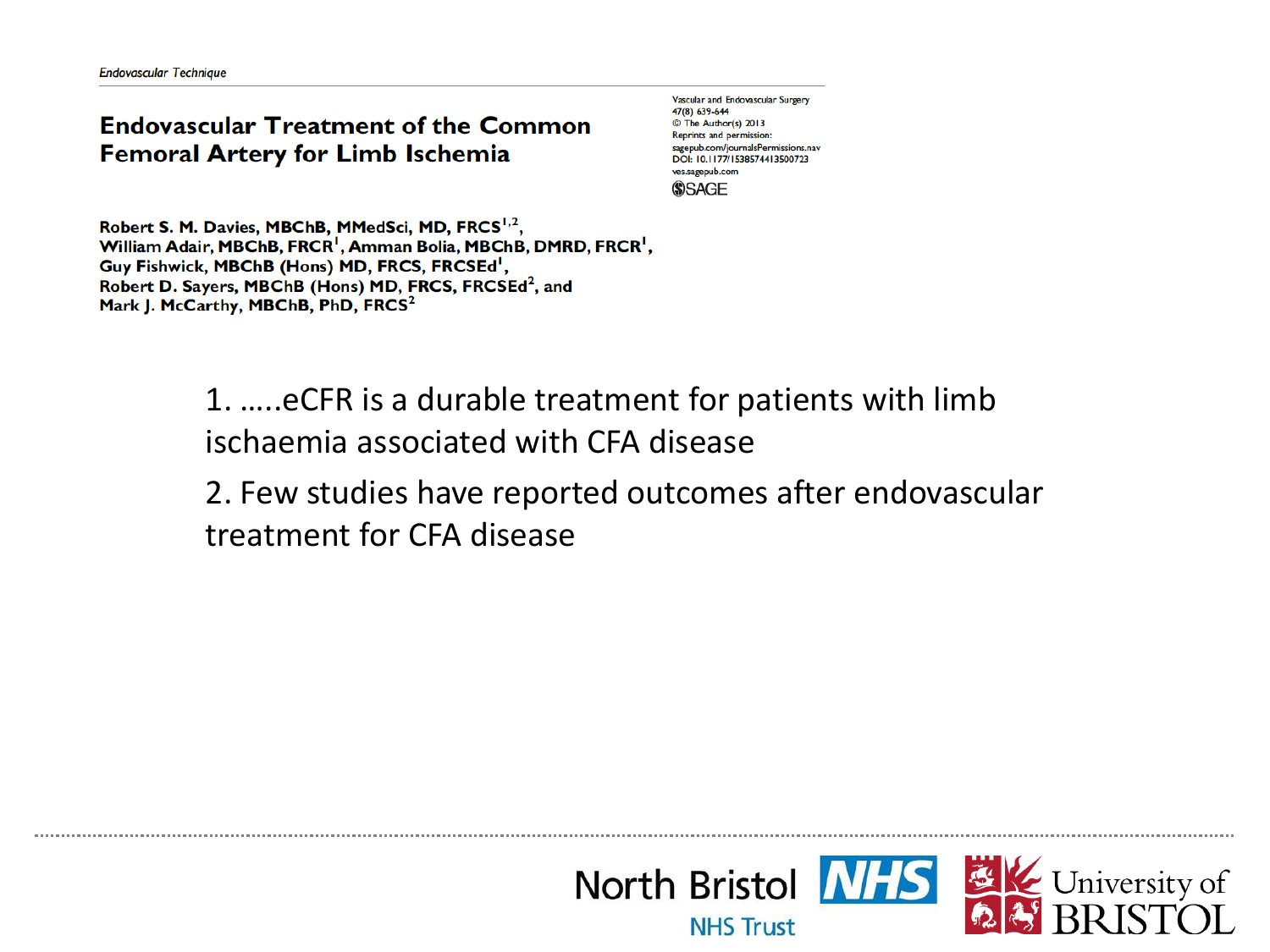## Endovascular common femoral treatment is NOT new



- First descriptions in the literature 1980
- No real difference in reported outcomes from 1990 to 2019………
- This is why the enthusiasts still think it is novel
- Still hasn't been adopted in routine practice

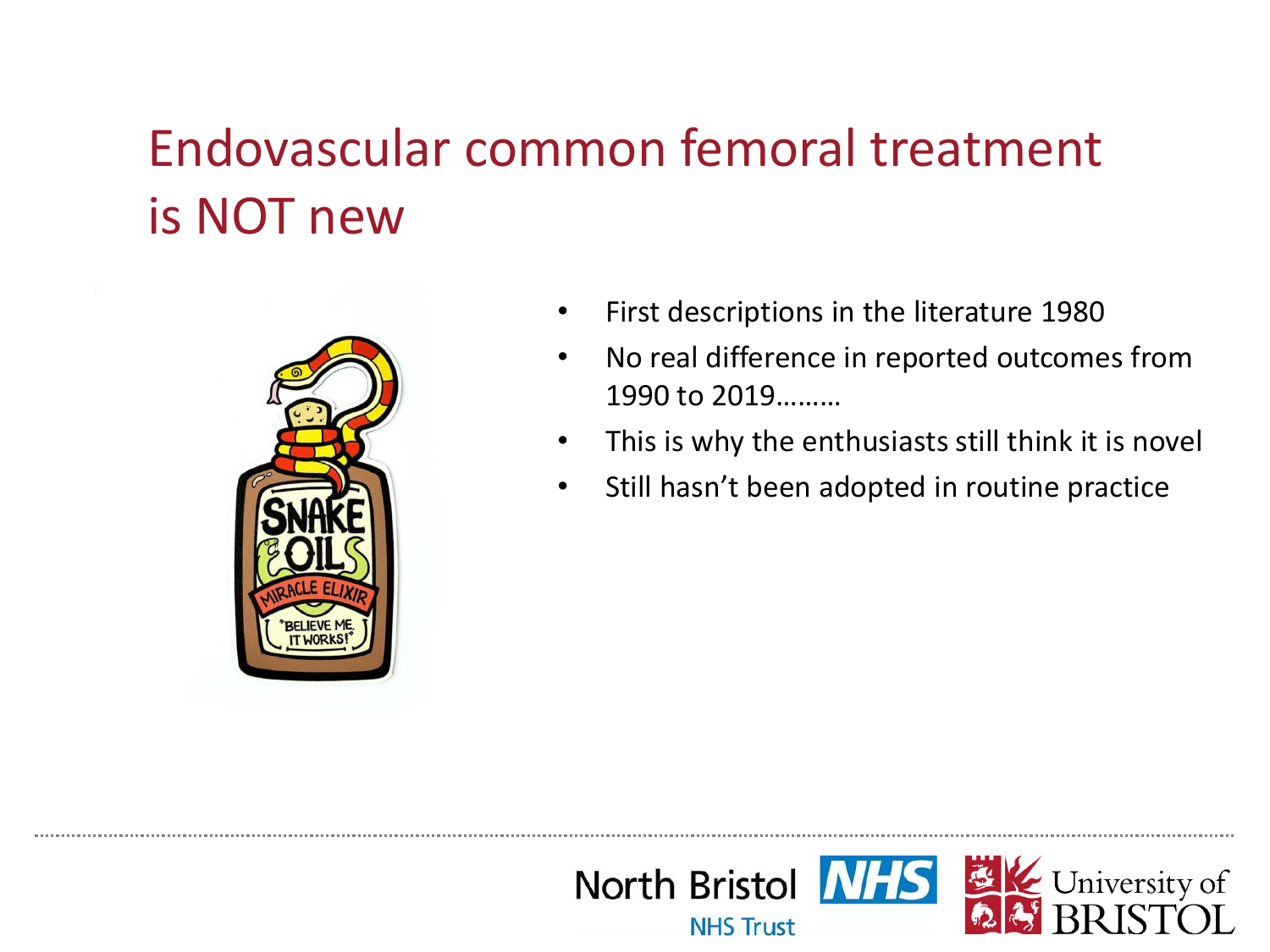# Evidence: Supports surgery as first line treatment

- Largest analysis in literature is *proportional* meta-analysis covering 20 case series up to 2019
- 2914 patients. Open: 88% patency at 2 years, Endo: 84%.
- "Common femoral endarterectomy showed an advantage over endovascular for one year primary patency."
- With modern anaesthetic techniques who is too unfit for a CFA endarterectomy but could lie flat for long enough to have a CFA angioplasty?
- Surgery is the clear first line treatment

Changal KH, Syed MA, Dar T, Mangi MA, Sheikh MA. Systematic Review and Proportional Meta-Analysis of Endarterectomy and Endovascular Therapy with Routine or Selective Stenting for Common Femoral Artery Atherosclerotic Disease. J Interv Cardiol. 2019 Apr 14;2019:1593401. doi: 10.1155/2019/1593401. PMID: 31772513; PMCID: PMC6739799.

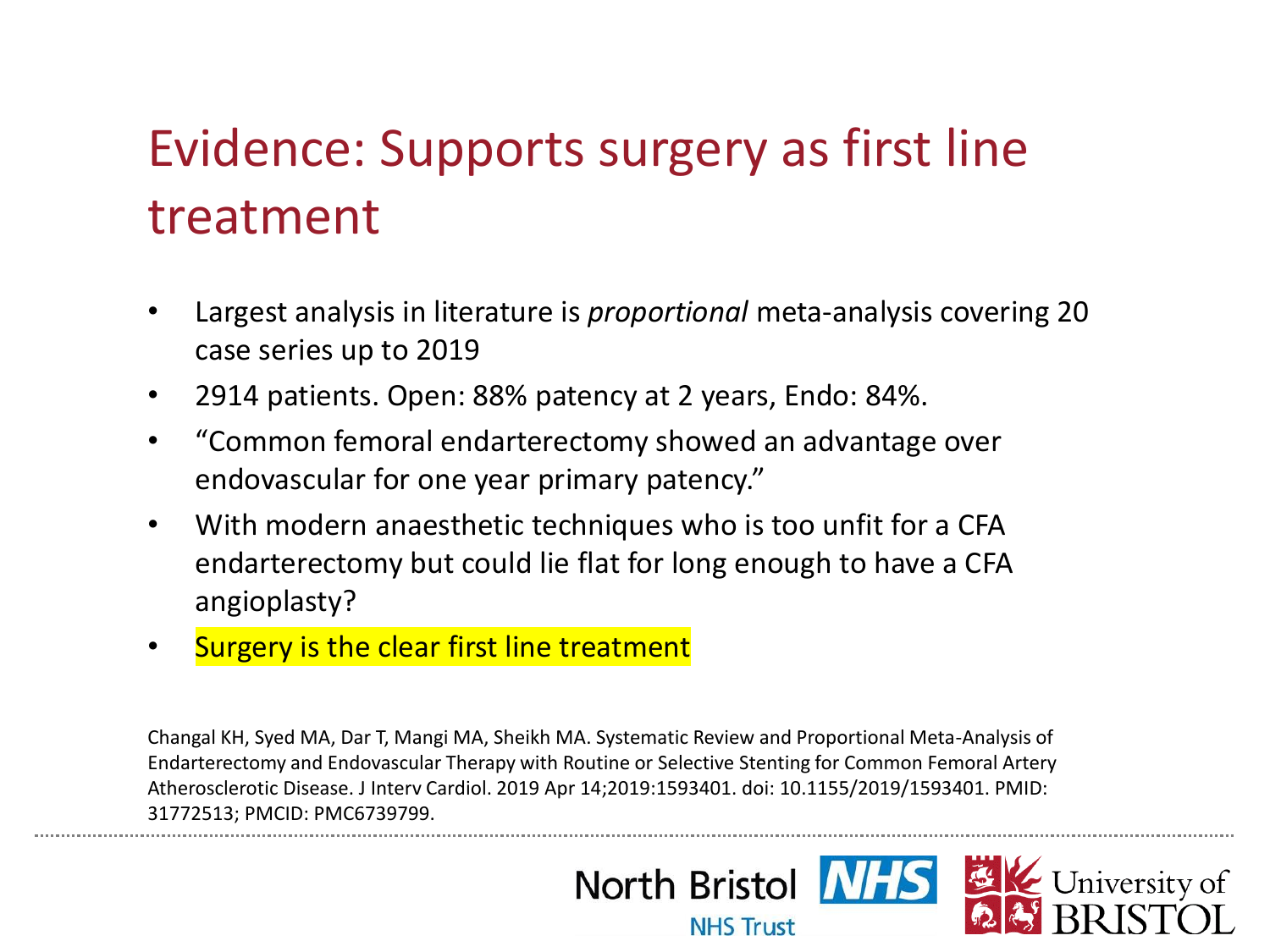### Evidence: Common femoral endarterectomy is clearly superior to endovascular treatment

- Largest *comparative* meta-analysis covers 20 case series up to 2016
- 836 patients. Over 50% claudicants. 73% patency at 2 years, this is quoted as 90% - 95% for open CFA endarterectomy
- "Endovascular therapy *may* be a favored approach over endarterectomy for highly selected patients of poor surgical risk."
- With modern anaesthetic techniques who is too unfit for a CFA endarterectomy but could lie flat for long enough to have a CFA angioplasty?
- Surgery is the clear first line treatment

Bath J, Avgerinos E. A pooled analysis of common femoral and profunda femoris endovascular interventions. Vascular. 2016 Aug;24(4):404-13. doi: 10.1177/1708538115604929. Epub 2015 Sep 7. PMID: 26346964.

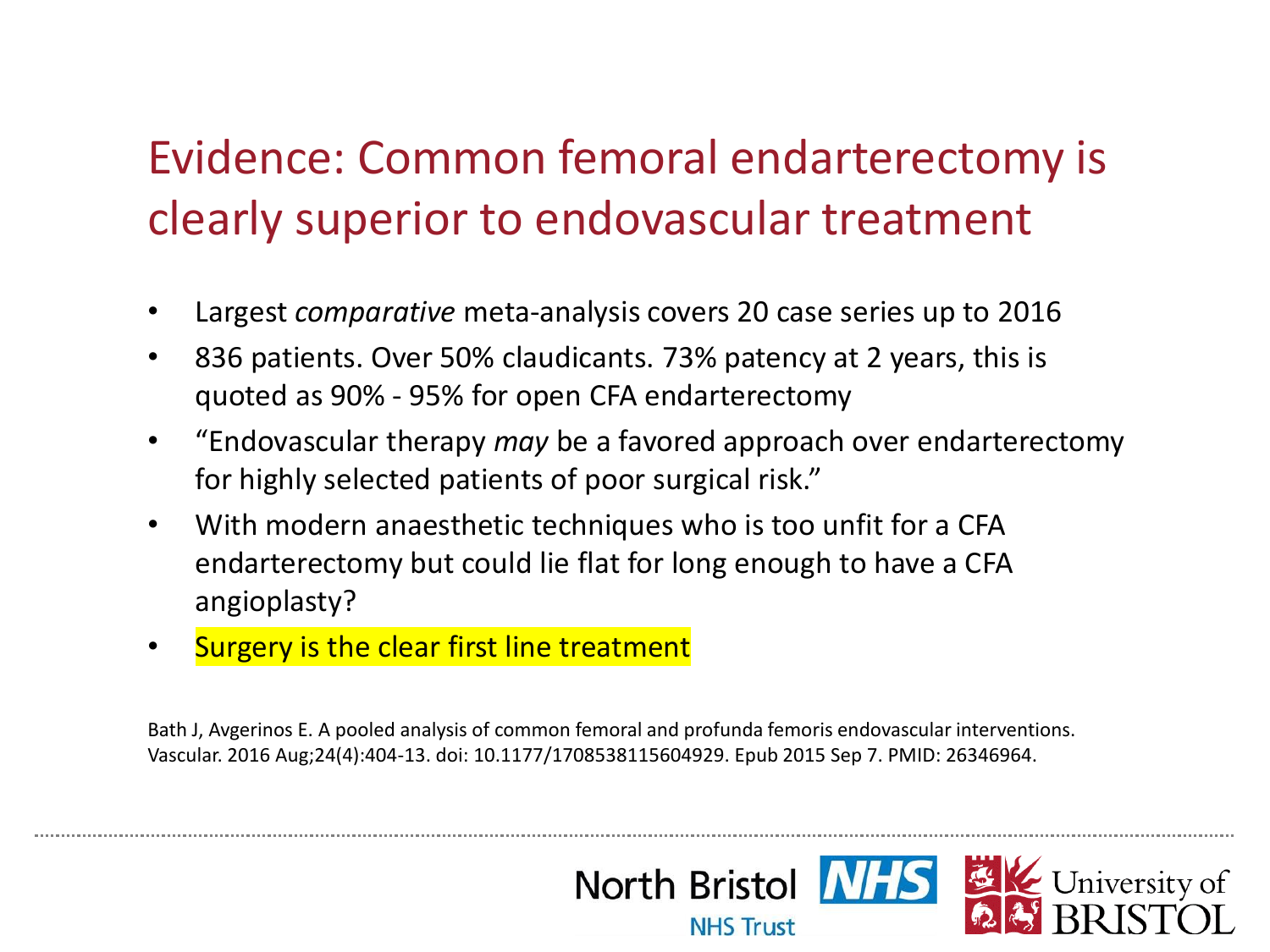# Evidence: What about drug eluting technology?

**Endarterectomy vs. Drug Eluting Balloon Angioplasty** for Common Femoral Artery Occlusive Disease



North Bristol NHS

**NHS Trust** 

**EX** University of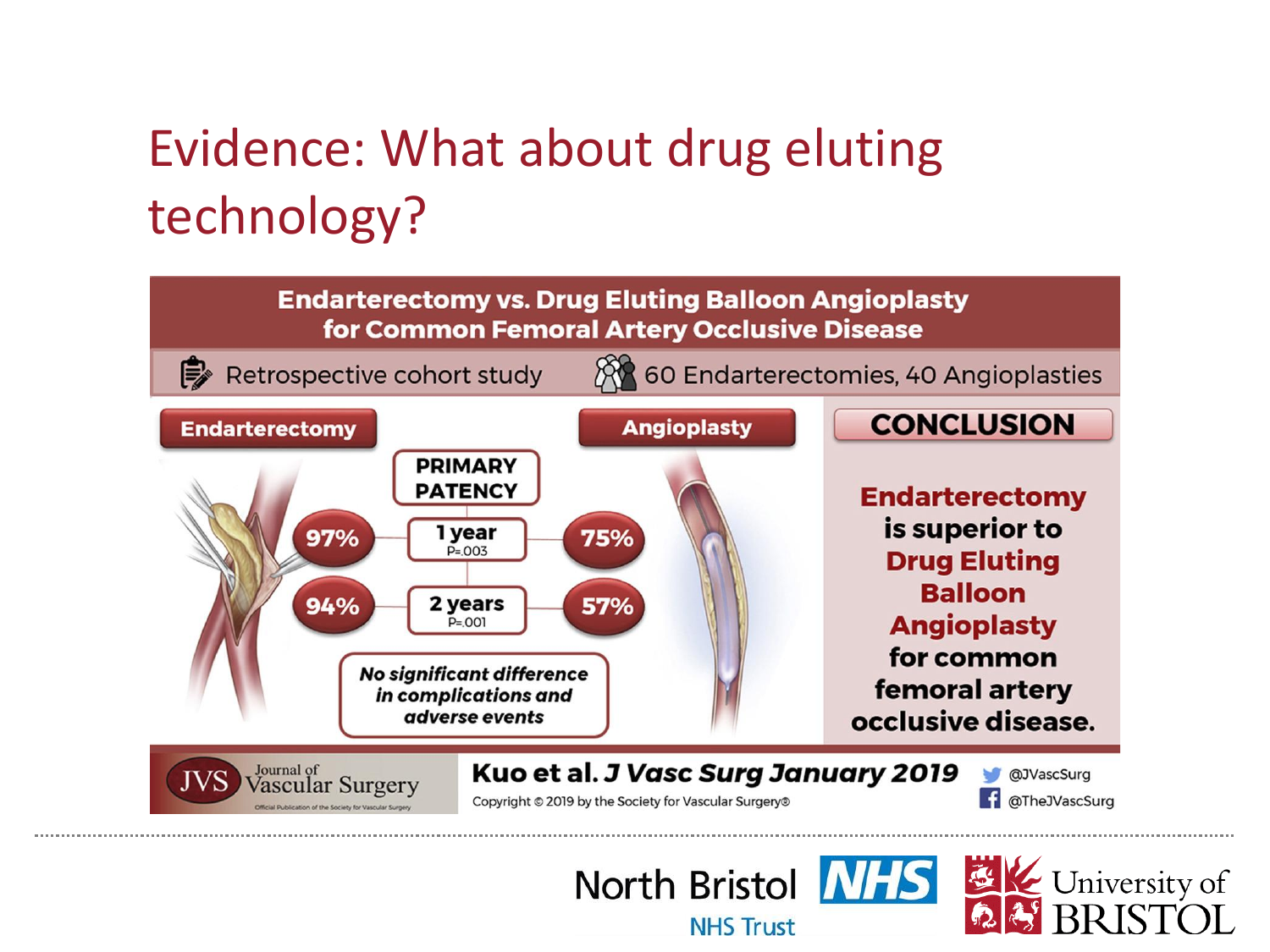#### **Endovascular Treatment of the Common Femoral Artery for Limb Ischemia**

Vascular and Endovascular Surgery 47(8) 639-644 © The Author(s) 2013 Reprints and permission: sagepub.com/iournalsPermissions.nav DOI: 10.1177/1538574413500723 ves.sagepub.com **SSAGE** 

Robert S. M. Davies, MBChB, MMedSci, MD, FRCS<sup>1,2</sup>, William Adair, MBChB, FRCR<sup>1</sup>, Amman Bolia, MBChB, DMRD, FRCR<sup>1</sup>, Guy Fishwick, MBChB (Hons) MD, FRCS, FRCSEd<sup>1</sup>, Robert D. Sayers, MBChB (Hons) MD, FRCS, FRCSEd<sup>2</sup>, and Mark I. McCarthy, MBChB, PhD, FRCS<sup>2</sup>

> 1. …..eCFR is a durable treatment for patients with limb ischaemia associated with CFA disease

2. Few studies have reported outcomes after endovascular treatment for CFA disease…… novel treatment

3. eCFR…….may be associated with a reduction in major perioperative complications

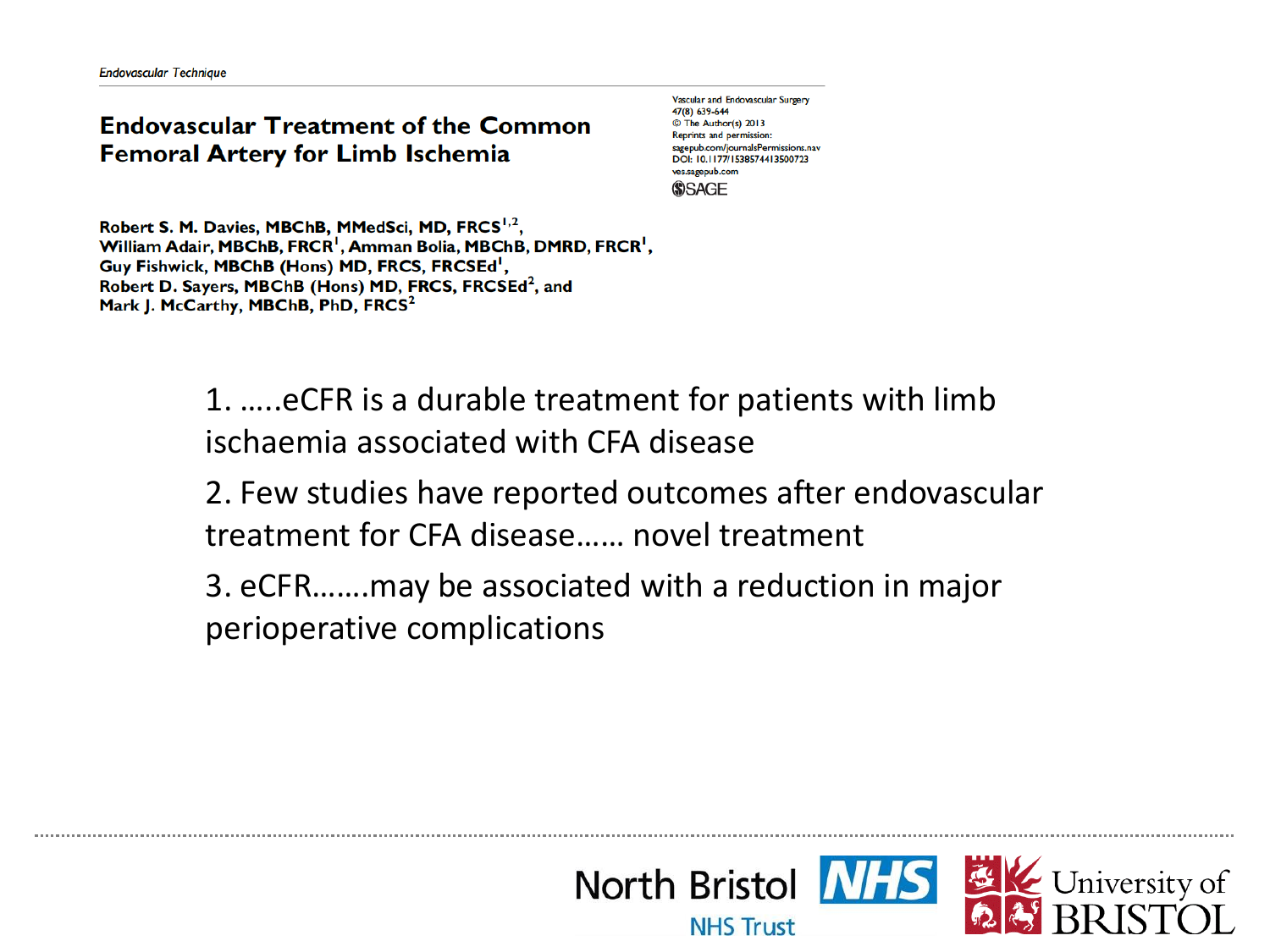Endovascular common femoral treatment does not have fewer complications than open



• Comparative meta-analysis of this (low quality) literature has never shown fewer complications in the endo group especially when endo failure (10%) is included